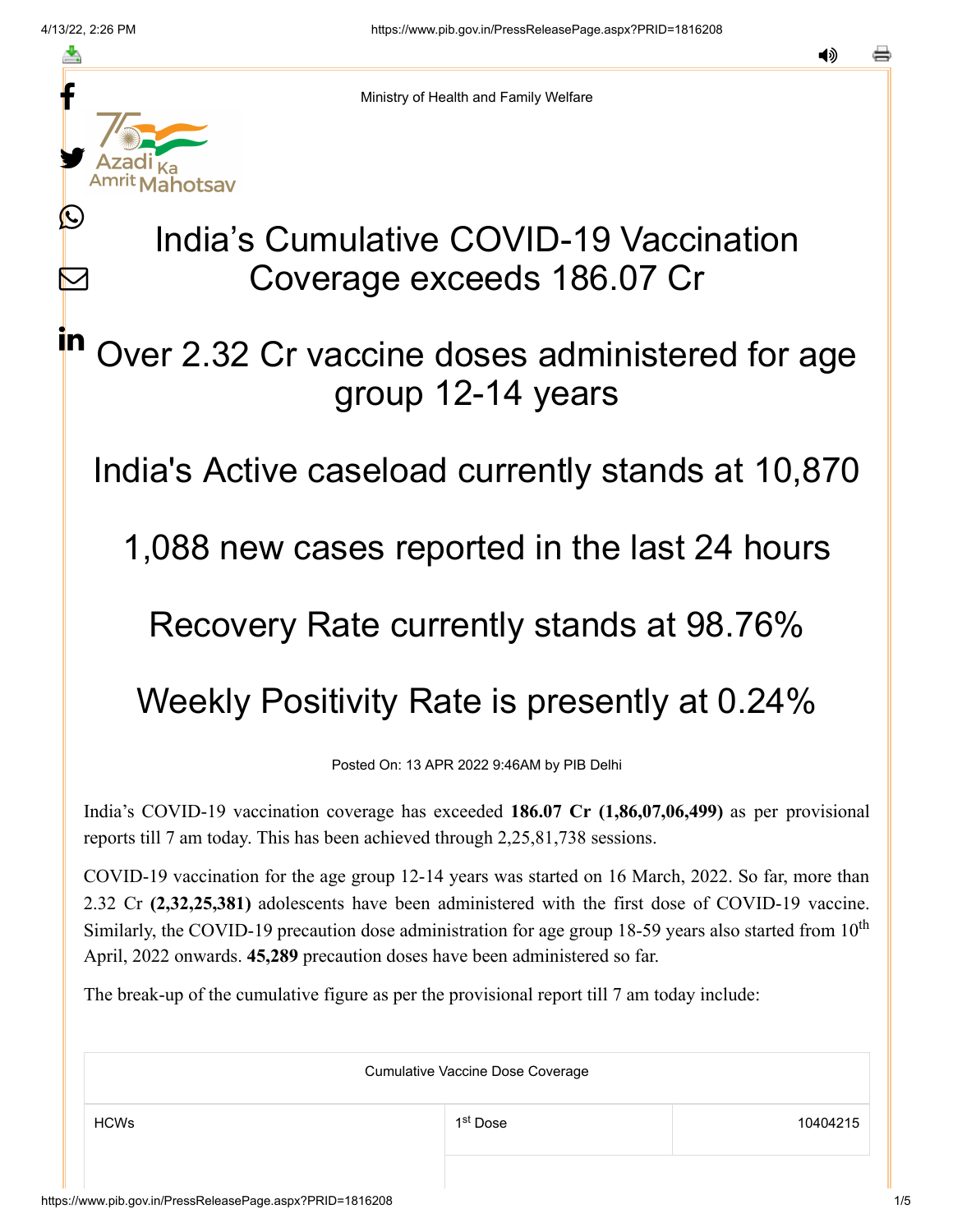| Total                       |                        | 1,86,07,06,499 |
|-----------------------------|------------------------|----------------|
| <b>Precaution Dose</b>      |                        | 2,47,70,475    |
|                             | <b>Precaution Dose</b> | 13097812       |
|                             | 2 <sup>nd</sup> Dose   | 116165667      |
| Over 60 years               | 1st Dose               | 126801867      |
|                             | <b>Precaution Dose</b> | 35368          |
|                             | 2 <sup>nd</sup> Dose   | 186490967      |
| Age Group 45-59 years       | 1 <sup>st</sup> Dose   | 202834301      |
|                             | <b>Precaution Dose</b> | 9921           |
|                             | 2 <sup>nd</sup> Dose   | 471235049      |
| Age Group 18-44 years       | 1st Dose               | 555140012      |
|                             | 2 <sup>nd</sup> Dose   | 39940527       |
| Age Group 15-18 years       | 1 <sup>st</sup> Dose   | 57754385       |
| Age Group 12-14 years<br>in | 1 <sup>st</sup> Dose   | 23225381       |
|                             | <b>Precaution Dose</b> | 7064560        |
| Ŀ                           | 2 <sup>nd</sup> Dose   | 17523021       |
| <b>FLWs</b>                 | 1 <sup>st</sup> Dose   | 18414078       |
|                             | <b>Precaution Dose</b> | 4562814        |
|                             | 2 <sup>nd</sup> Dose   | 10006554       |

Following a continuous downward trend, India's Active Caseload declines to today **10,870** Active cases now constitute **0.03%** of the country's total Positive Cases**.**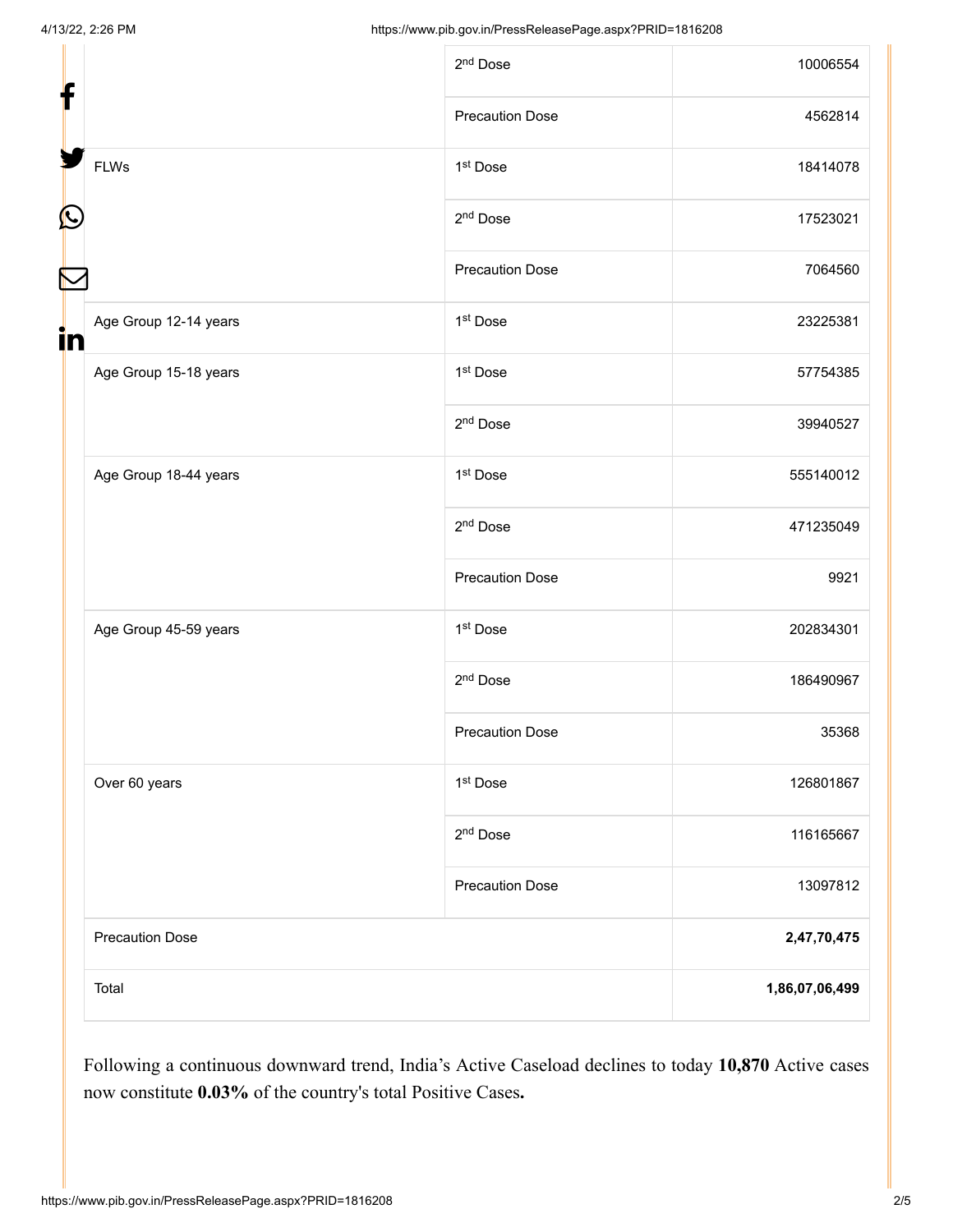4/13/22, 2:26 PM https://www.pib.gov.in/PressReleasePage.aspx?PRID=1816208



Consequently, India's recovery rate stands at **98.76%. 1,081** patients have recovered in the last 24 hours and the cumulative tally of recovered patients (since the beginning of the pandemic) is now at **4,25,05,410.**



**1,088 new cases** were reported in the last 24 hours.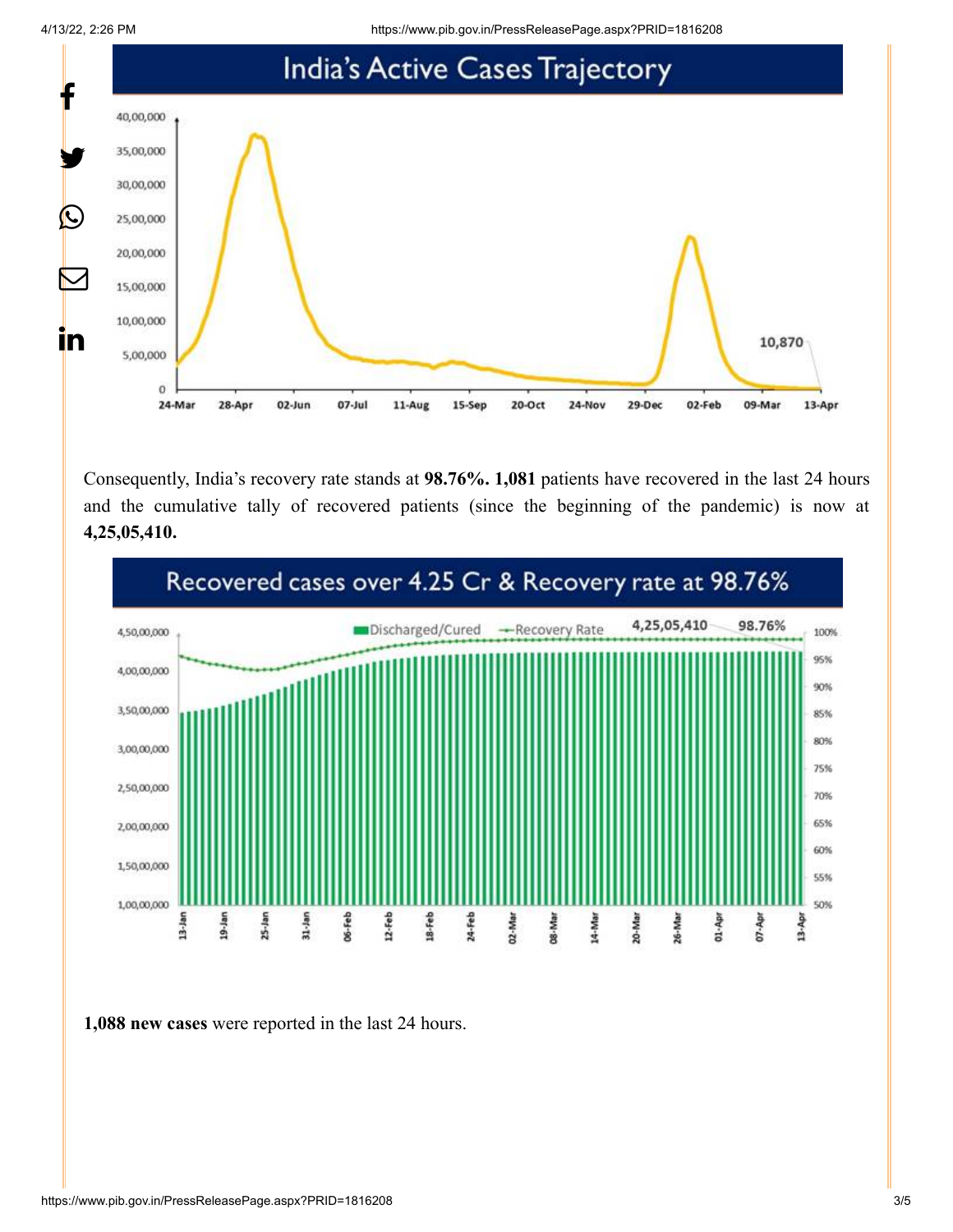4/13/22, 2:26 PM https://www.pib.gov.in/PressReleasePage.aspx?PRID=1816208



The last 24 hours saw a total of **4,29,323** COVID-19 tests being conducted. India has so far conducted over **79.49 Cr (79,49,54,525)** cumulative tests.

There has been a sustained fall in the weekly Positivity Rate too. **Weekly Positivity Rate** in the country currently **stands at 0.24%** and the **Daily Positivity rate is also reported to be 0.25%.**



\*\*\*\*

#### MV/AL

HFW/COVID States data/13thApril 2022/3